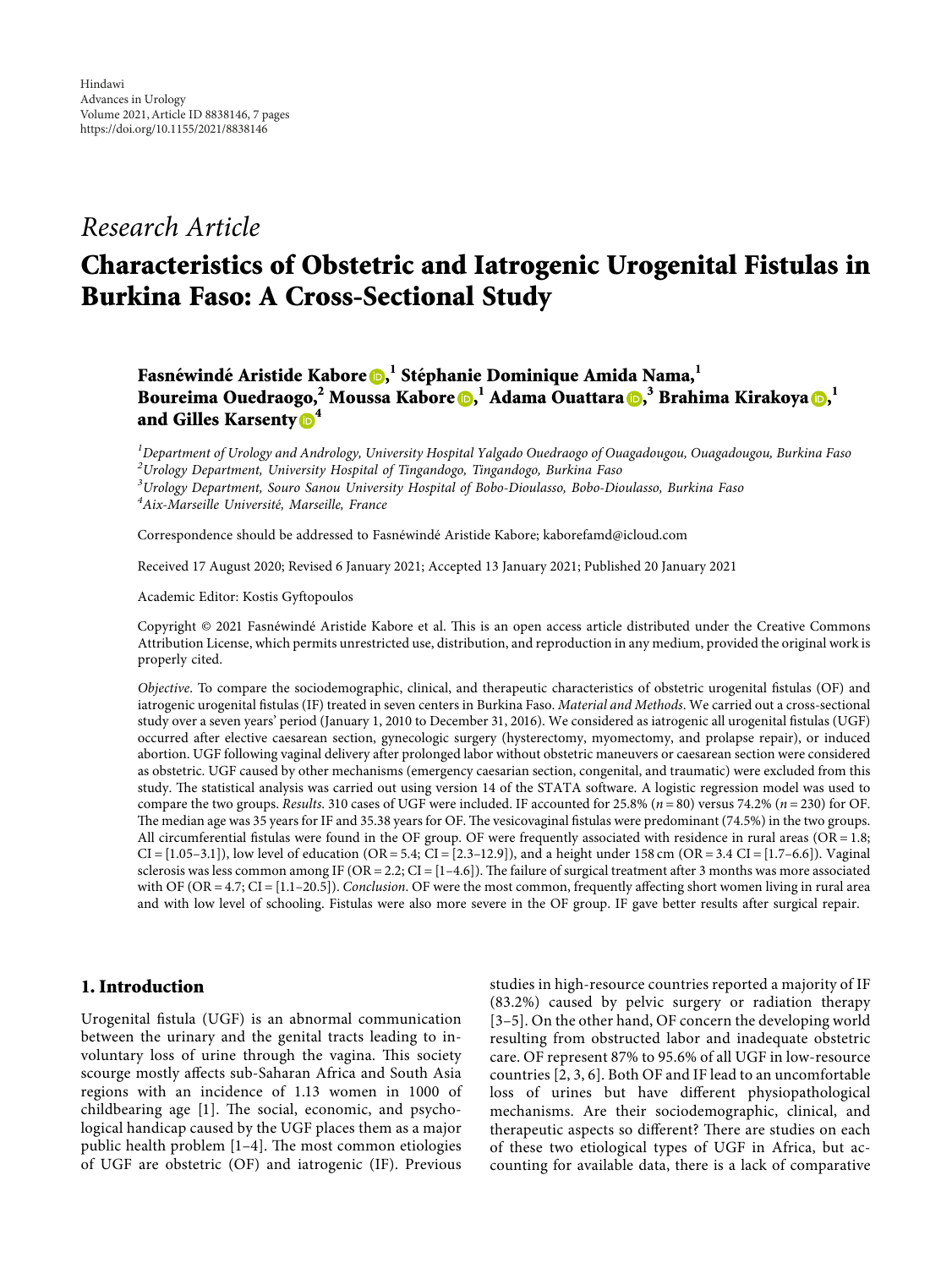studies concerning the patterns of IF and OF. Most studies deal with factors associated with OF because of their predominance [[2, 7](#page-6-0)]. However, according to Hilton [\[8](#page-6-0)], specialists of the field perceived a change of trend in developing countries, revealing an increasing proportion of IF. In Burkina Faso, OF's estimated prevalence is 23.1 per 100,000 births [\[9](#page-6-0)] and to our knowledge no study comparing OF and IF has been published. We hypothesized that IF differ from OF in both clinical and therapeutic characteristics. The present study aims to compare the sociodemographic, clinical, and therapeutic characteristics of IF and OF in Burkina Faso through a multicenter crosssectional study. This will help to identify women at risk for each type of fistula and plan prevention strategies. It will also allow planning the surgery according to each type of fistula and predicting the results. Finally, it will draw the attention of health care providers to their responsibility in the prevention of IF.

#### **2. Material and Methods**

We carried out a cross-sectional study of hospital records on patients who had surgical repair for UGF in seven fistula treatment centers in Burkina Faso over a seven years' period (January 1, 2010 to December 31, 2016). The seven fistula treatment centers are University Hospital Yalgado Ouedraogo of Ouagadougou, Regional Hospital of Fada N'Gourma, Regional Hospital of Dori, Saint Camille Hospital in Ouagadougou, New Polyclinic of the Center in Ouagadougou, Medical Center with Surgical Antenna in Boromo, and Medical Center with Surgical Antenna of Schipphra in Ouagadougou. These seven centers are not the only urogenital fistulas treatment centers in Burkina Faso. Patients were followed up by a surgeon in each of the 7 centers. The survey was conducted by a single surgeon who collected data from the other surgeons in each of the 7 urogenital fistula centers. Two groups of UGF were individualized in this study: OF and IF. We considered as iatrogenic all UGF that occurred after prophylactic caesarean section, gynecologic surgery (hysterectomy, myomectomy, and prolapse repair), or induced abortion. UGF following vaginal delivery after prolonged labor without obstetric maneuvers or caesarean section were considered as obstetric [[10](#page-6-0)]. We included patients with OF or IF and with a complete medical record. UGF caused by other mechanisms (emergency caesarian section, congenital, and traumatic) were excluded from this study. Figure [1](#page-2-0) shows the flowchart of how we selected subjects for the study.

The method of treatment of all fistulas was delayed repair after 3 months.

After approval of the local staff, data were collected on an individual and anonymous data sheet preserving patients' confidentiality at all centers. Information was collected on sociodemographic, obstetric, and previous surgeries history, fistula characteristics and history, intraoperative procedures, and surgical outcomes three months after discharge. The classification of UGF was performed through the Goh classification [\[11](#page-6-0)]. A dye test was performed whenever the

patients reported for continuous urine leaking to determine the outcome of repair. Patients were followed for 3 months. Three surgical outcomes were considered: (i) failed or unclosed fistulas, (ii) closed fistula without stress urinary incontinence (SUI), and (iii) closed fistula with stress urinary incontinence.

Data entry and statistical analysis were performed using the software STATA 14 (StataCorp 2015, College Station, TX, USA). The dependent variable was the cause of the fistula. The modalities were the iatrogenic cause and the obstetric cause. Qualitative variables were presented in terms of numbers and percentages. Quantitative variables were presented as percentage (%), number (*n*), and average, with their standard deviation (SD), maximum (Max) and minimum (Min), or median values. Statistical analysis was performed to compare the two groups. Chi<sup>2</sup> test or Fisher's exact test (where cell sizes were <5) were used to compare the frequencies. For the comparison of the averages in the two groups, we used the independent *t*-test. Odd Ratios (OR) with 95% confidence intervals (CI) were calculated from univariate tests to search for links between obstetric or iatrogenic causes and independent variables. In order to determine the significant differences between the two groups, we created a logistical regression model by including variables which have less than 10% missing data and with a disparity in the distribution. All *P* values less than 0.05 were considered statistically significant.

#### **3. Results**

During the study period, 497 cases of UGF were registered and 310 (62.4%) cases matched our inclusion criteria. The proportion of IF was  $25.8\%$  ( $n = 80$ ) versus 74.2% ( $n = 230$ ) for OF. The mean age of the patients at the time of diagnosis for the two groups was  $37.2 \pm 12.7$  years. The mean age of IF and OF was, respectively,  $37.8 \pm 12.2$ (min 19, max 70) and 36.9 ± 12.9 years (min 15, max 72). Most of these patients had no formal education (78.75% for IF and 95.6% for OF). The majority of patients in the OF group were from rural areas (58%) when the majority in IF group were from urban areas  $(58.75%)$ . The mean duration of fistula was  $65.8 \pm 105.9$  months and  $116 \pm 117.4$  months, respectively, for IF and OF. The other sociodemographic characteristics and medical history of the patients are resumed in Table [1.](#page-2-0)

The majority of fistula was vesicovaginal in our two groups (Figure [2](#page-3-0)). Among these vesicovaginal fistulas (VVF), the most frequent location was supratrigonal (58%) in the two groups (Figure [3\)](#page-4-0).

The mean size of the IF was  $1.5 \pm 1.3$  cm (min: 0.2; max: 0.7) and  $1.9 \pm 1.6$  cm (min: 0.2; max: 10) for the OF  $(P = 0.02)$ . The perifistula sclerosis was most frequent in the OF group 23.9% ( $n = 55$ ) versus 12.5% ( $n = 10$ ) in IF group  $(P = 0.01)$ . Using the Goh classification, 260 (83.9%) fistulas were classified as type 1-2 (Table [2\)](#page-4-0).

All the OF followed obstructed labor in our study. Prophylactic caesarean section was the main etiology of IF in this study  $(63.8\%, n=51)$  (Table [3\)](#page-4-0). The surgical procedures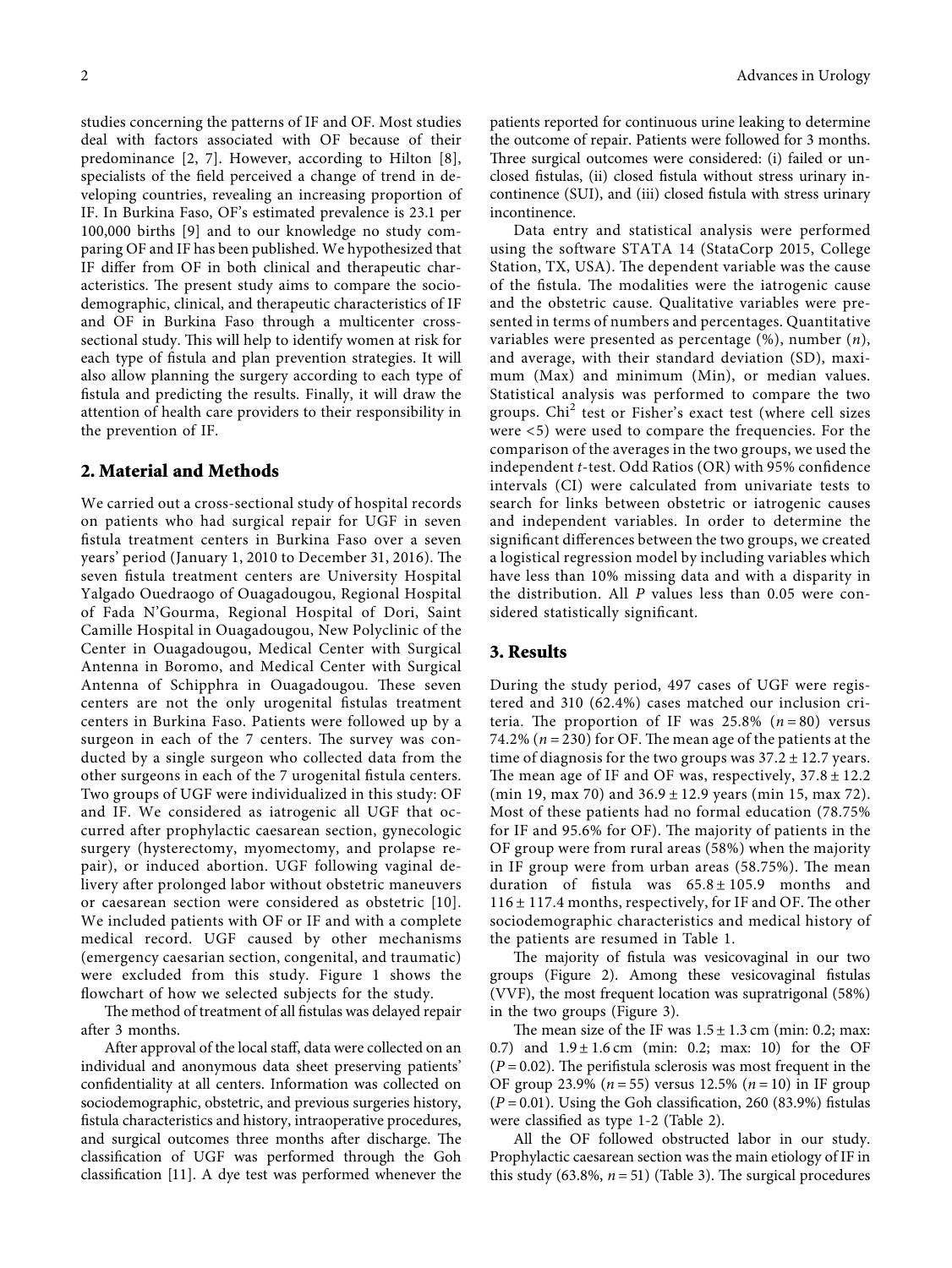<span id="page-2-0"></span>

FIGURE 1: Flowchart of how we selected subjects for our study.

|                               | OF $(n)$              | IF $(n)$              | $\boldsymbol{P}$ | <b>OR</b> | $IC = 95%$      |
|-------------------------------|-----------------------|-----------------------|------------------|-----------|-----------------|
| Patient's age at diagnosis    | $36.9 \pm 12.9$ years | $37.8 \pm 12.2$ years | 0.77             |           |                 |
| Area of residence             |                       |                       |                  |           |                 |
| Rural                         | 124                   | 29                    | 0.04             | 1.8       | $1.05 - 3.1$    |
| Urban                         | 99                    | 42                    |                  |           |                 |
| Missing: 16                   |                       |                       |                  |           |                 |
| Educational level             |                       |                       |                  |           |                 |
| Less than primary school      | 183                   | 63                    | < 0.001          | 5.4       | $[2.3 - 12.9]$  |
| Higher than primary school    | 9                     | 17                    |                  |           |                 |
| Missing: 38                   |                       |                       |                  |           |                 |
| Marital status before fistula |                       |                       |                  |           |                 |
| Married                       | 183                   | 56                    | 0.057            |           |                 |
| Not married                   | 0                     | 2                     |                  |           |                 |
| Missing: 69                   |                       |                       |                  |           |                 |
| Height                        |                       |                       |                  |           |                 |
| $\leq$ 158 cm                 | 103                   | 45                    | < 0.001          | 3.4       | $[1.7 - 6.6]$   |
| 158 cm                        | 20                    | 30                    |                  |           |                 |
| Missing: 112                  |                       |                       |                  |           |                 |
| Duration of fistula           |                       |                       |                  |           |                 |
| $>2$ years                    | 60                    | 22                    | 0.002            | 3.48      | $[1.5 - 7.6]$   |
| $<$ 2 years                   | 18                    | 233                   |                  |           |                 |
| Missing: 187                  |                       |                       |                  |           |                 |
| Circumferential fistula       |                       |                       |                  |           |                 |
| Yes                           | 28                    | 80                    | < 0.001          |           |                 |
| N <sub>o</sub>                | 202                   | $\bf{0}$              |                  |           |                 |
| Missing: 0                    |                       |                       |                  |           |                 |
| Number of fistulas            |                       |                       |                  |           |                 |
| 1                             | 226                   | 30                    | < 0.001          | 0.25      | $[0.07 - 0.87]$ |
| >1                            | 4                     | 19                    |                  |           |                 |
| Missing: 0                    |                       |                       |                  |           |                 |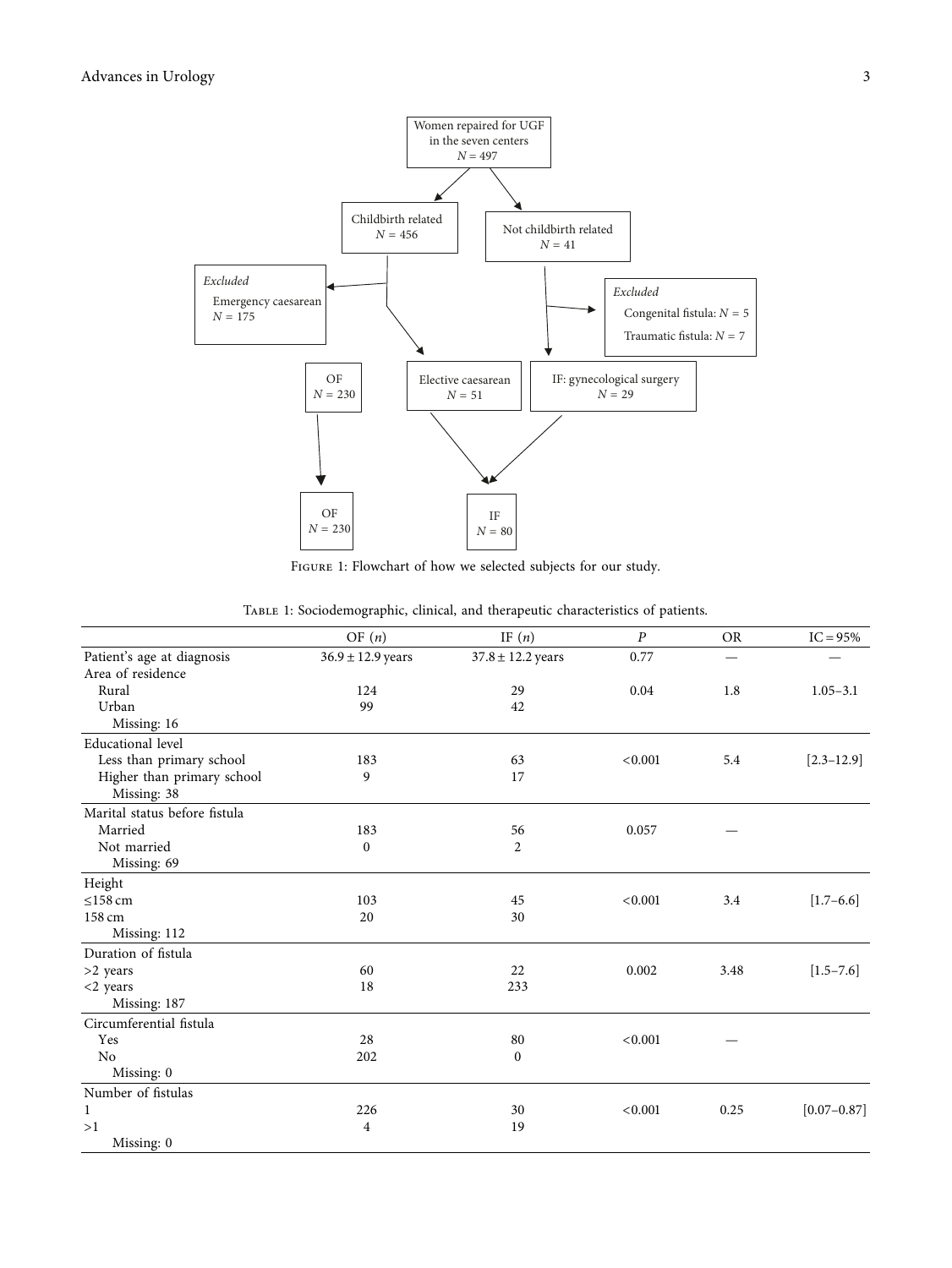<span id="page-3-0"></span>

|                              | OF $(n)$          | IF $(n)$         | $\boldsymbol{P}$ | <b>OR</b> | $IC = 95%$     |
|------------------------------|-------------------|------------------|------------------|-----------|----------------|
| Ureteral lesion              |                   |                  |                  |           |                |
| Yes                          | $\boldsymbol{0}$  | 73               | < 0.001          | 5.41      | $[1.5 - 19]$   |
| No                           | 230               | 7                |                  |           |                |
| Missing: 0                   |                   |                  |                  |           |                |
| Perifistula fibrosis         |                   |                  |                  |           |                |
| Yes                          | 55                | 10               | 0.01             | 2.2       | $[1-4.6]$      |
| No                           | 175               | 70               |                  |           |                |
| Missing: 0                   |                   |                  |                  |           |                |
| Urethral lesion              |                   |                  |                  |           |                |
| Yes                          | 48                | 73               | 0.004            | 3.2       | $[1.3 - 7.8]$  |
| No                           | 182               | 6                |                  |           |                |
| Missing: 0                   |                   |                  |                  |           |                |
| Fistula size                 | $1.5 \pm 1.3$ cm  |                  |                  |           |                |
| Missing: 0                   |                   | $1.9 \pm 1.6$ cm | 0.02             |           |                |
| Labor duration               | $49.8 \pm 32.5$ h | N/A              |                  |           |                |
| Surgical failure at 3 months |                   |                  |                  |           |                |
| Yes                          | 25                | 2                | 0.02             | 4.7       | $[1.1 - 20.5]$ |
| No                           | 205               | 78               |                  |           |                |
| Missing: 0                   |                   |                  |                  |           |                |
| RSUI                         |                   |                  |                  |           |                |
| Yes                          | 27                | 12               | 0.69             |           |                |
| No                           | 178               | 66               |                  |           |                |
| Missing: 27                  |                   |                  |                  |           |                |

RSUI: residual stress urinary incontinence.





at the origin of IF have been performed by trained gynecologists in 53%  $(n=42)$  of cases and by a general practitioner in 47% ( $n = 38$ ).

Three months after surgery, the overall successful closure rate of the two groups was 79% ( $n = 245$ ), failure of the repair represented 8.4% ( $n = 26$ ), and residual stress urinary incontinence (RSUI) rate was  $12.6\%$  ( $n = 39$ ). Failure of the repair occurred for 2.5%  $(n=2)$  in the IF group and for 11%  $(n = 25)$  in OF  $(P = 0.02)$ . The fistula was closed without SUI in 66 (82.5%) cases in the IF group and 178 (77.3%) cases in the OF group. Residual SUI represented 15%  $(n = 12)$  and 11.7%  $(n = 27)$  for IF and

OF, respectively  $(P = 0.69)$ . Logistic regression model is summarized in Table [4.](#page-4-0)

#### **4. Discussion**

Although during the last decade the number of IF treated in developing countries is increasing, the main etiology of UGF remains the obstetric cause [[2](#page-6-0), [3, 8](#page-6-0), [12](#page-6-0)]. In our study, OF are three times more frequent than IF. Prolonged labor is the primary risk factor of OF. The current study with an average of labor duration over than two days (49.8 hours) confirms the results of previous reports from Africa  $[6,12-14]$  $[6,12-14]$  $[6,12-14]$  $[6,12-14]$ . The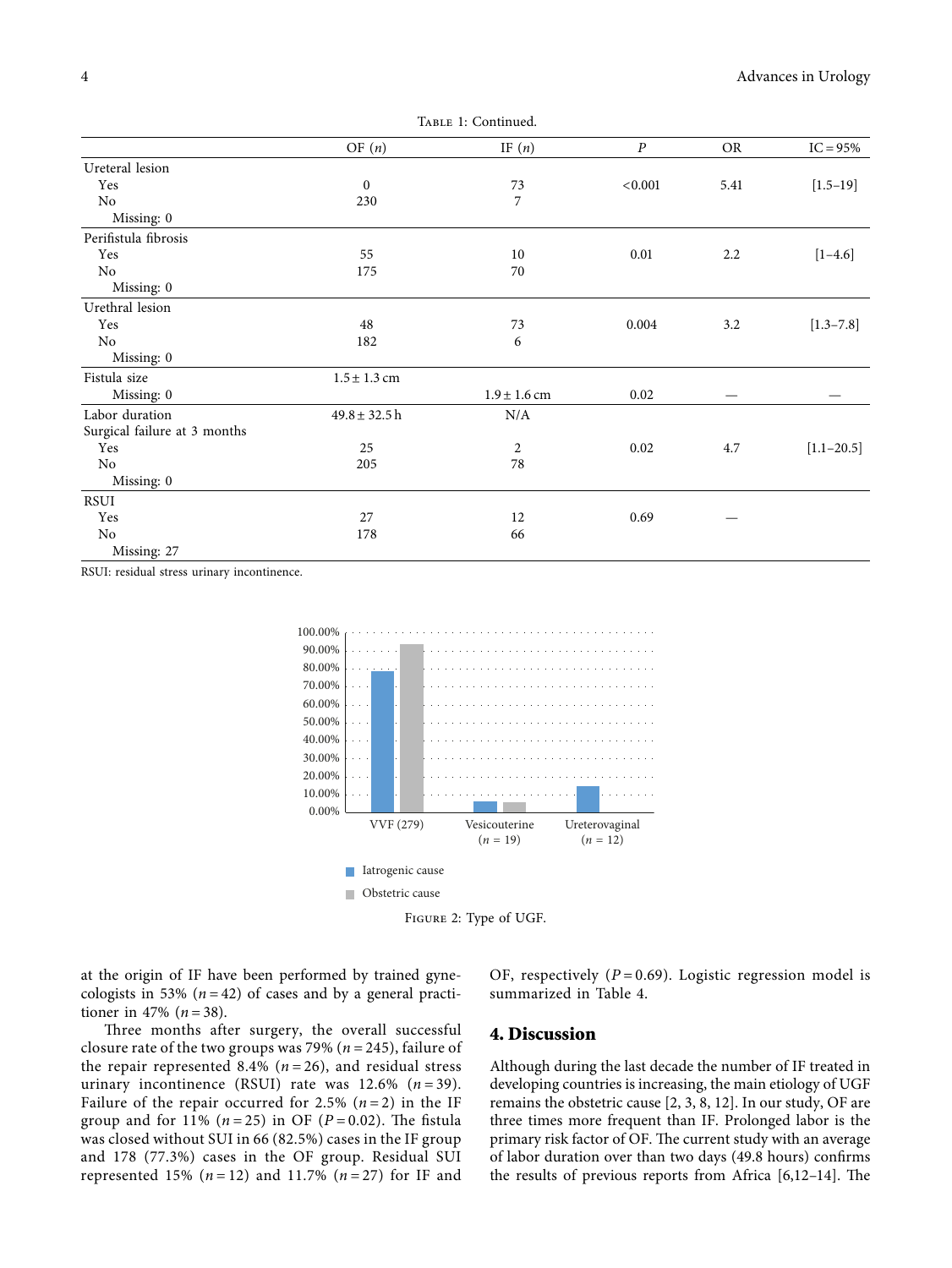<span id="page-4-0"></span>

TABLE 2: The Goh classification of UGF.

| Iatrogenic fistula $N = 80$ | Obstetric fistula $N = 230$ |
|-----------------------------|-----------------------------|
|                             |                             |
| 38.75% $(n=31)$             | 49.13% $(n=113)$            |
| 42.5% $(n=34)$              | $35.65\%$ $(n=82)$          |
| 18.75% $(n=15)$             | $15.22\%$ $(n=35)$          |
|                             |                             |

#### TABLE 3: Etiologies of iatrogenic fistulas.

| Etiologies                     | n  | %     |
|--------------------------------|----|-------|
| Prophylactic caesarean section | 51 | 63.75 |
| Hysterectomies                 | 23 | 28.75 |
| For uterine fibroids           | 19 | 23.75 |
| For obstetric complications    |    | 3.75  |
| For cervical neoplasia         |    | 1.25  |
| Abortion                       |    | 1.25  |
| Prolapse repair                |    | 2.5   |
| Uterine myomectomy             |    | 3.75  |

|  |  |  |  | TABLE 4: Logistic regression model. |  |
|--|--|--|--|-------------------------------------|--|
|--|--|--|--|-------------------------------------|--|

|                                                   | <b>OR</b> | Std err | $\boldsymbol{z}$ | P >  z  | $CI = 95%$       |
|---------------------------------------------------|-----------|---------|------------------|---------|------------------|
| Age $(\leq 35$ years/>35 years)                   | 0.90      | 0.28    | $-0.34$          | 0.732   | $[0.49 - 1.66]$  |
| Fistula size $(\leq 1 \text{ cm}) > 1 \text{ cm}$ | 0.35      | 0.15    | $-2.46$          | 0.014   | $[0.15 - 0.8]$   |
| Sclerosis (yes/no)                                | 1.16      | 0.55    | 0.32             | 0.752   | $[0.45 - 2.94]$  |
| Urethra lesion (yes/no)                           | 0.26      | 0.18    | $-1.95$          | 0.051   | $[0.07 - 1.008]$ |
| T1 of Goh's classification (yes/no)               | 0.078     | 0.06    | $-3.52$          | < 0.001 | $[0.02 - 0.32]$  |
| T <sub>2</sub> of Goh's classification (yes/no)   | 0.3       | 0.18    | $-2.01$          | 0.045   | $[0.09 - 0.97]$  |
| Retrotrigonal fistula (yes/no)                    | 1.8       | 1.07    | 1.00             | 0.318   | $[0.56 - 5.77]$  |
| Trigonal fistula (yes/no)                         | 1.55      | 0.89    | 0.76             | 0.444   | $[0.50 - 4.79]$  |
| Bladder dome fistula (yes/no)                     | 2.51      | 1.53    | 1.52             | 0.129   | $[0.76 - 8.27]$  |
| Area of residence (rural/urban)                   | 0.45      | 0.15    | $-2.47$          | 0.014   | $[0.24 - 0.85]$  |
| <b>RSUI</b>                                       | 0.51      | 0.3     | $-1.20$          | 0.229   | $[0.17 - 1.53]$  |

RSUI: residual stress urinary incontinence.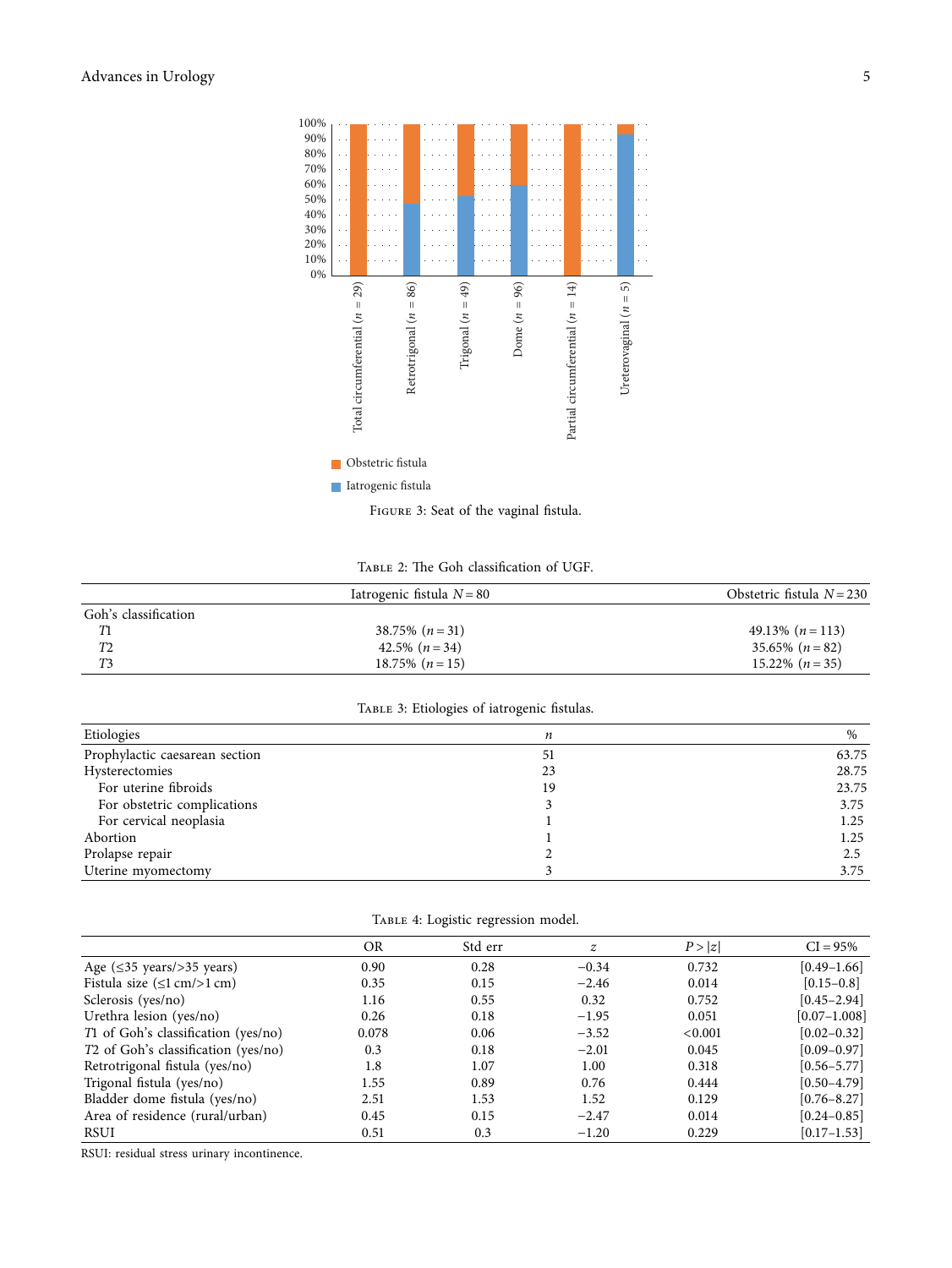logistical difficulty to access to emergency obstetric care is a main trouble for women living in rural area. In our study, the obstetric cause was two times more common in rural areas than the iatrogenic cause  $(OR = 1.8, CI = [1.05-3.1]).$ According to rural residents interviewed in a study about OF in Burkina Faso, "it would be an endangered disease that was much more common at the time when there were no medical recourse" [\[15\]](#page-6-0). Traditional practices in rural populations and low medical literacy concerning the consequences of home births do not promote attendance at health facilities. The lack of medical literacy is a consequence of the low level of education in developing countries. In our study, patients with low level of schooling were four times more likely to be exposed to OF (OR = 5.4, CI =  $[2.3-12.9]$ ). Tebeu et al.  $[13]$  $[13]$ reported an illiteracy rate ranging from 19 to 96% among patients with OF in sub-Saharan Africa.

In developing countries, the IF's frequency is increasing  $[8, 12, 16]$  $[8, 12, 16]$  $[8, 12, 16]$  $[8, 12, 16]$  $[8, 12, 16]$ . This is related to the increasing accessibility to surgery, especially caesarean section. Indeed, the World Health Organization (WHO) advocated for a caesarean section rate of 5 to 15% in developing countries to reduce the maternal mortality rate [\[17](#page-6-0)]. So, developing countries have initiated strategies to facilitate accessibility to caesarean section. But most of these caesarean sections often cause an additional risk to have an UGF because they are performed in ischemic tissues after a prolonged labor or when the fetus death in utero is recorded for several days [[6](#page-6-0), [14](#page-6-0)].

In Burkina Faso, the caesarean section's rate is 0.6% and a considerable number of UGF occurs after caesarean section [[18\]](#page-6-0). In our series, elective caesarean was incriminated for 63.75% of IF. These results can be explained by the insufficiency of trained specialized medical doctors added to the lack of health infrastructures. In fact, concerning the IF, a gynecologist was the operator in only 42 cases (53%) in our study. Clinical officers and physician trained in basic surgery were involved in 38 cases (47%). Raassen et al. [[6](#page-6-0)] reported 26.5% of IF cases for which a gynecologist was incriminated; the other UGF were caused by clinical officers and physician trained in basic surgery. In Burkina Faso, only 46% of caesarean sections are performed by a gynecologist, and amongst all caesareans performed, 12% are classified by experts as medically unjustified. Those are mostly carried out by nonspecialist agents [[18\]](#page-6-0). We warn against these risky interventions because, as with any surgical procedure, caesareans are associated with short- and long-term risks for health. These risks are higher for women with limited access to appropriate obstetric care.

The most common type of UGF in our study was vesicovaginal (90%) according to the data reported in the medical literature [\[4](#page-6-0), [6](#page-6-0), [8](#page-6-0), [16\]](#page-6-0). The high prevalence of VVF comes from the close adherence between the bladder and the vagina and the large contact area between its two organs. Depending on the etiology, the most affected anatomical area may vary. Studies report that, in IF, VVF are often high situated at the bladder dome, whereas in OF they are low situated with frequently cervical–urethral circumferential lesion [[16\]](#page-6-0). Our results report an absence of correlation between the etiology of the UGF and the seat in the bladder wall except for circumferential lesions which are exclusively

obstetric and ureteric lesions, which are exclusively iatrogenic. Onsrud et al. [[16\]](#page-6-0) also report that uterovaginal fistulas were more frequently iatrogenic. The diameter of the UGF is often related to the etiology. A large diameter is frequently described in OF [\[7](#page-6-0), [19](#page-6-0)]. In our study, OF tended to be larger than IF ( $P = 0.02$ ). The high propensity for OF to be large is related to their mechanism of occurrence. The size is determined by the ischemic zone, from which is removed the pressure ulcer giving way to the UGF. This ischemic area will cause tissue changes leading to fibrosis [\[14](#page-6-0)].

Logistic regression showed a high propensity for IF to be type 1 or 2 of the Goh classification. This testifies to the simplicity of most IF leading to the best successful fistula closure. Three months after the surgical repair, OF were almost five times more associated with failure of the repair of UGF in our study ( $P = 0.02$ ). The predictive factors of treatment's failure are subject to controversies. Some authors reported only clinical and therapeutic implications while others pointed out the importance of the psychosocial status of the patient [[7](#page-6-0), [14, 20\]](#page-6-0). In our study, factors which can be regarded as predictive factors of failure are sclerosis, the loss of tissue, and the urethral destruction. These items were frequently associated with obstetric origin. That explained why the failure of the closure is more often seen in the obstetric group.

*4.1. Limitations.* One of the limitations of our study was the cases of fistula related to operative delivery for prolonged obstructed labor. It is difficult to tell if the fistula is due to surgery or prolonged ischemia. Raassen et al. reported the same difficulty [\[6\]](#page-6-0). For this reason, we excluded 175 cases of fistula from our study in order to have an homogeneous study population. However, this exclusion has considerably reduced the size of our population. Our data do not include all fistula treatment centers in Burkina Faso, so our results cannot be generalized to the entire population of Burkina Faso. Also because of the retrospective nature of this study, some data were missing.

#### **5. Conclusion**

Our study demonstrated that there are some important differences between IF and OF in Burkina Faso. OF mostly affected women living in rural areas, having a low level of education. OF give worst treatment's result than IF. IF are tiny, from type 1 or 2 of the Goh classification, less surrounded by sclerosis. IF are more frequent among women with at least a primary schooling level, living in urban areas. Although IF are looking less serious than OF, it is necessary to pay special attention to them because they lead to a loss of confidence from patients in health providers.

#### **Data Availability**

The data supporting the findings of this study are available from the corresponding author upon request.

#### **Conflicts of Interest**

The authors declare that they have no conflicts of interest.